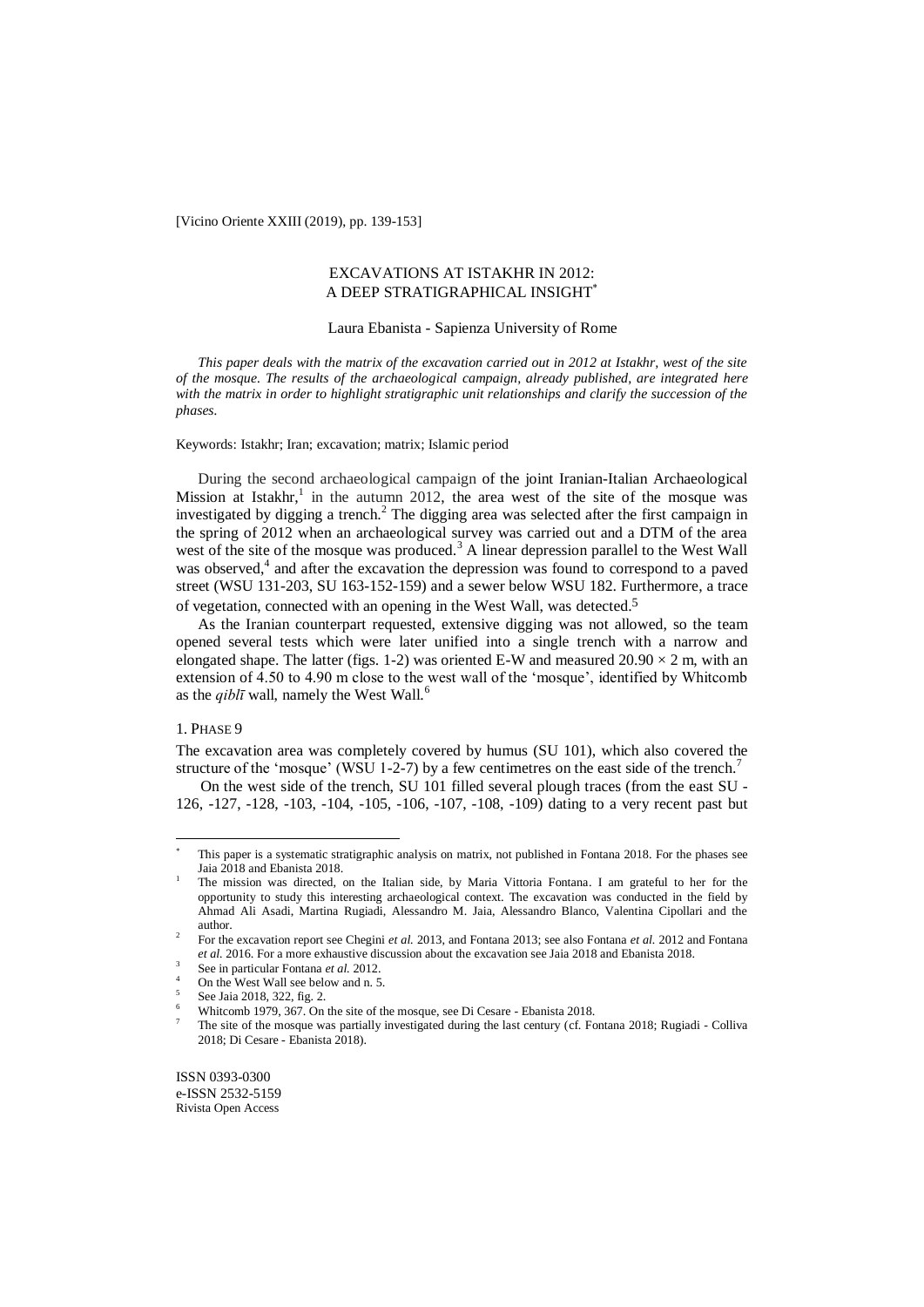before the present prohibition of cultivation in order to preserve the Istakhr site. Pit SU - 111 (filled by SU 110) could also be linked to these modern anthropic activities which covered a rather uniform layer SU  $118 = 113 = 102$ , including very few fragments of pottery and some stones.

On the east side of the trench, SU 118 covered WSU 6, the closing device of the door of the West Wall. All these activities could be connected to phase 9.<sup>8</sup>

### 2. PHASE 8

The rather homogeneous layer SU  $118 = 113 = 102$  (fig. 2) covered a complex sequence of layers related to a re-occupation of the area whose chronology is difficult to indicate. The remains of the walls WSU 147, made of local stone shards and bricks re-used and set without mortar, were unearthed; this wall was founded on WSU 197 and 196.<sup>9</sup> WSU 147 was covered by several layers of decay of this WSU and related structures, as several bricks and stones testify: SU 112 on the east side, while on the west the area of fire SU 116 (related to a pastoral activity?) covered SU 124 and 129. Close to the east end of WSU 147 an irregularly shaped pit SU -144 (approximately  $0.90 E-W \times 1.00 N-S$ , fig. 3) was brought to light; it was filled (SU 142) by several nearly complete wares  $(10<sup>th</sup> - early 13<sup>th</sup>)$ centuries).<sup>10</sup> It was likely a dump for material, recovered at a later stage, to fill a pit or depression in order to level the floor coeval to WSU 147; pit SU -144 cuts SU 133, a great levelling layer related to phase 7.

Although there is no reliable stratigraphic connection, the door in the West Wall was probably closed during the same phase by roughly cut limestones joined by the whitish mortar WSU 6, which seems to be founded on the quite compact layer SU  $8$ .<sup>11</sup>

### 3. PHASE 7

A great levelling layer (from west SU 133 = 114 = 140, fig. 2) was detected on the west side of the trench. It was made in order to cover older structures (the recovered pottery testifies a chronology between the  $9<sup>th</sup>$  - early 13<sup>th</sup> centuries).<sup>12</sup> The levelling activity also intended to unify both the levels on the east and west sides of the trench, close to the West Wall door, as a consequence of the sliding of the collapsed materials from the West Wall (WSU 1-2-7) towards the west (SU 135-141-119-125-120, phase 5).

### 4. PHASE 6 [A-C]

The great levelling layer SU  $133 = 114 = 140$  (fig. 2) in the central area of the trench covered a clear sequence of street levels related to a period when the paved street WSU 131-203, parallel to the West Wall, was in use on its west side only (for a width of 2.05 m), bordered by reused slabs. From the top, three levels, covered by both the levelling layer SU 140-114 and SU 138-139, have been recognised: SU 159 (phase 6c), 152 (phase 6b) and

 $\frac{1}{8}$ Jaia 2018, 312.  $\alpha$ 

See Jaia 2018 and Ebanista 2018, 343-344, figs. 32-33.

<sup>10</sup> Chegini *et al.* 2013, 12, 20, fig. 11; Fusaro 2018, 356.

<sup>&</sup>lt;sup>11</sup> See Jaia 2018 and Ebanista 2018, 324, figs. 4-5.<br><sup>12</sup> On the nettern shape shape so Fortune 14rd 200

<sup>12</sup> On the pottery chronology see Fontana *et al.* 2016; Fusaro - Mancini 2018.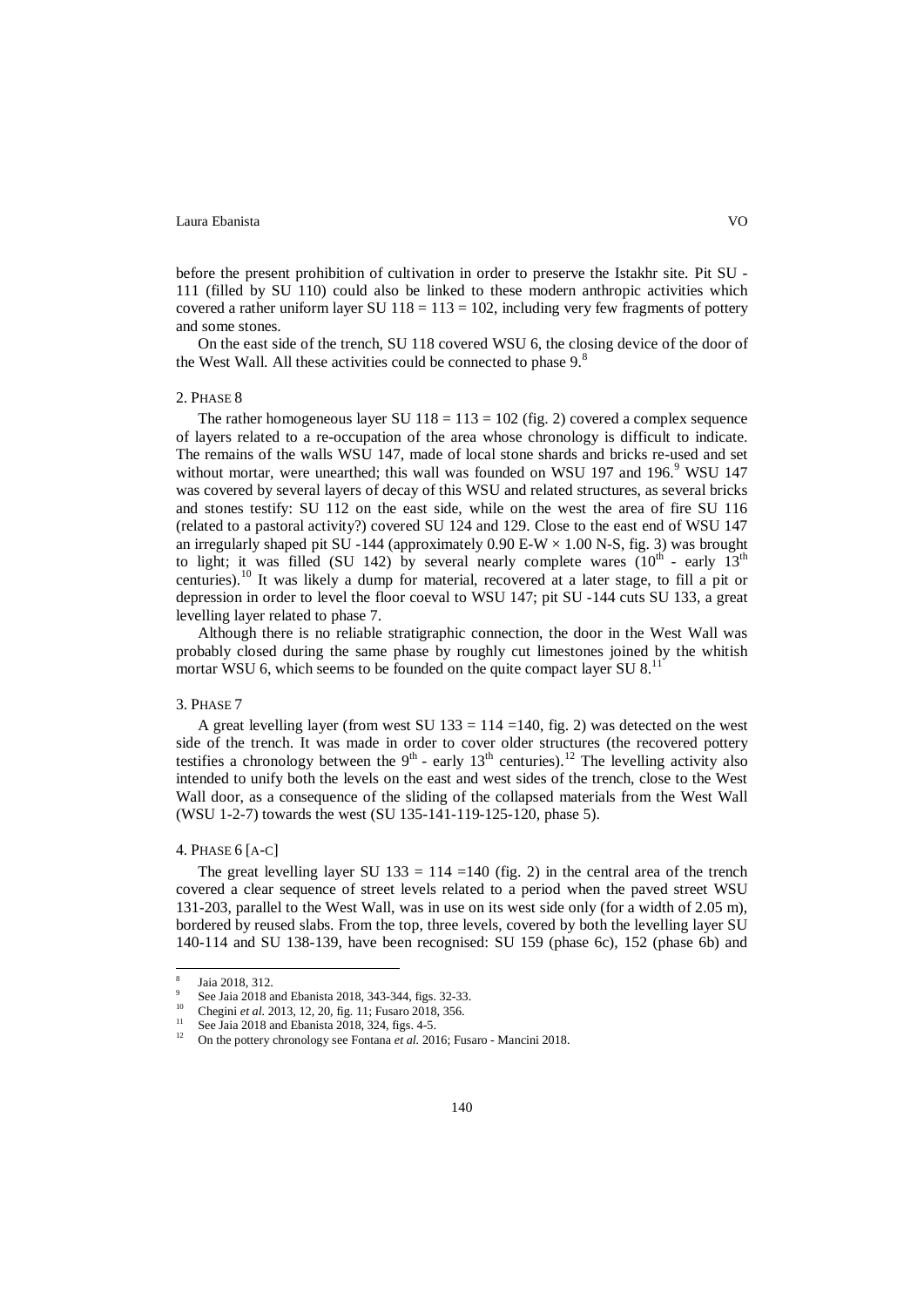163 (phase 6a, fig. 2). SU 164 was determined in order to keep separate the pottery found just across the street WSU 131-203.

### 5. PHASE 5

The stratigraphy covered by the great levelling SU 118 (Phase 7) on the east side of the trench consisted of several layers sloping towards the west: two great sliding layers SU 135 and 141 (fig. 2), and other layers (SU 119-125-120) related to the same collapse activity (phase 5).

These layers most probably originated from the destruction of the West Wall, as their finds (fragments of stones, clay) would seem to attest. A grey stone element belonging to a Persepolitan-style capital came from SU 141.<sup>13</sup> The accumulation of material, in particular SU 141, covered the east side of paved street WSU 131. The chronology of the materials recovered spans the  $11<sup>th</sup>$  and  $12<sup>th</sup>$  centuries.<sup>14</sup>

### 6. PHASE 4

SU 141 covered two *tannūr* abandoned close to the door of the West Wall,<sup>15</sup> one is just east of WSU 7, and completely excavated (SU -178 and 179), and one is south-west of WSU 2 (SU -189 and 185), just partially excavated as it is at the edge of the trench. The pottery from  $tann\bar{u}r$  is datable to the  $11^{th}$  century.<sup>16</sup> This was probably the moment when the mosque site was destroyed and abandoned.

### 7. PHASE 3-3A

In the central area of the trench, corresponding to the free area in phases 1-2 between the paved street WSU 131-203 and the western block WSU 196-155, a room was brought to light.<sup>17</sup> It is defined by WSU 115 (N-S oriented) and 197 (E-W oriented, fig. 1). WSU 115 (thickness 0.63 m), covered by SU 114 (fig. 2), is composed of shards of local stone of different sizes and irregular cuts, mostly reused. A stone slab inserted into the wall (fig. 4a) is similar to the slabs used to narrow the street SU 159-152-163 (fig. 4b). The large foundation pit SU -204 was produced in order to build WSU 115 (fig.  $4a-b$ ).<sup>18</sup> On the east side the pit cuts the remake of the street WSU 203. The most reliable layer for dating the wall WSU 115 is SU 165,<sup>19</sup> i.e. the filling of the foundation pit containing pottery datable to the  $10^{th}$  century.<sup>20</sup> On the west side the foundation pit SU -149 cuts SU 150-151<sup>21</sup>-160, and it is filled by SU 148. WSU 197, supported by WSU 115, is 0.54-55 m wide; in addition it is slightly misaligned (towards the south-east) compared to other buildings. This wall, covered by SU  $133$  (= SU  $114$ , fig. 2), is also made of shards of local stone (in many cases

 $\overline{13}$ <sup>13</sup> See Jaia 2018 and Ebanista 2018, 343-344, figs. 32-33.

<sup>&</sup>lt;sup>14</sup> On the pottery chronology see Fusaro - Mancini 2018; Fontana *et al.* 2016.

<sup>&</sup>lt;sup>15</sup> See Jaia 2018 and Ebanista 2018, 331, fig. 15.

<sup>&</sup>lt;sup>16</sup> On the pottery chronology see Fusaro - Mancini 2018; Fontana *et al.* 2016.

<sup>&</sup>lt;sup>17</sup> See Jaia 2018 and Ebanista 2018, 335, fig. 20.

<sup>&</sup>lt;sup>18</sup> See also Jaia 2018 and Ebanista 2018,  $341$ , fig. 28.

It is under SU 132, a soft layer with some finds: stones, pottery and glass.

<sup>&</sup>lt;sup>20</sup> On the pottery chronology see Fusaro - Mancini 2018; Fontana *et al.* 2016.

SU 150 and 151 are very compact soil layers.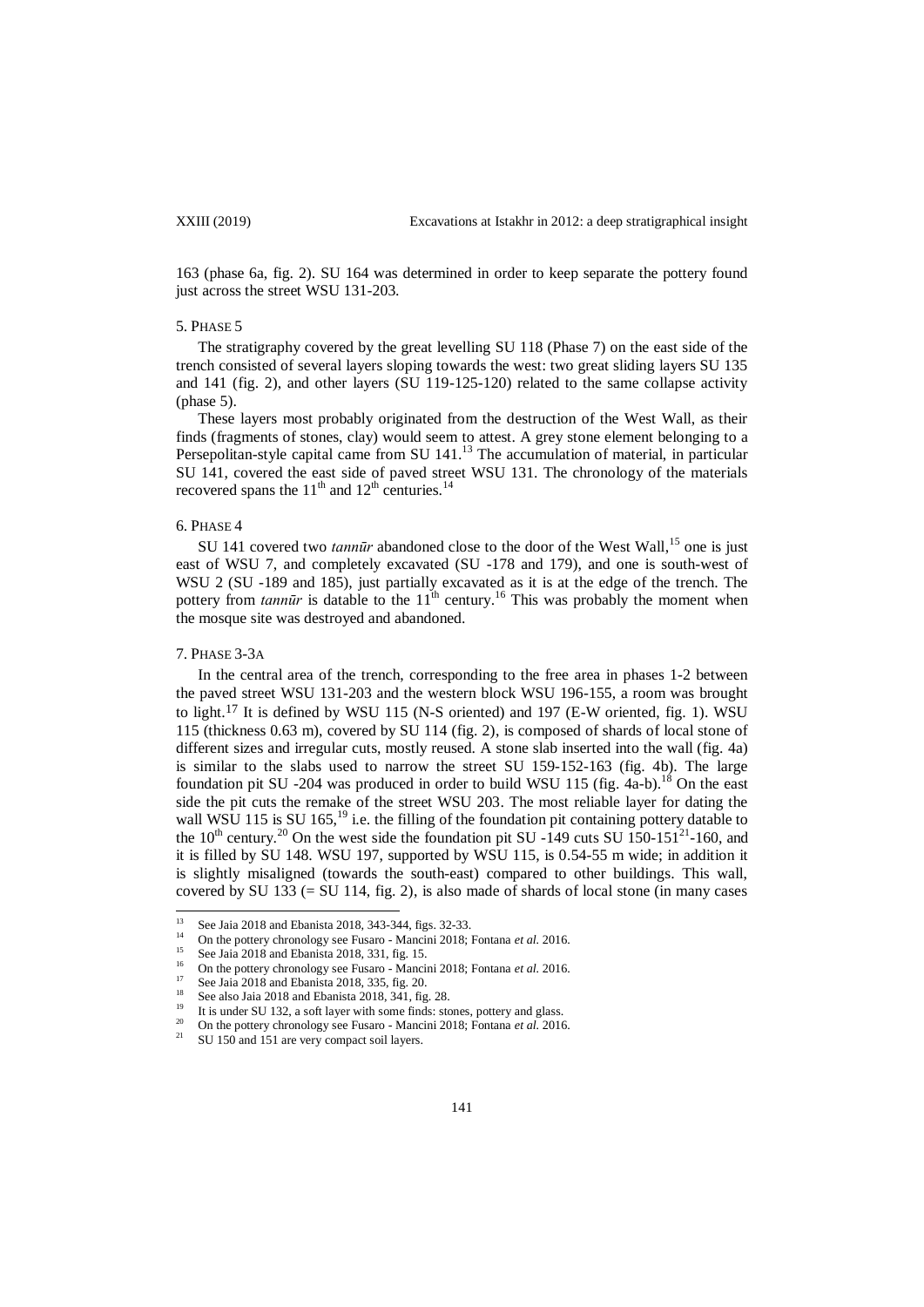wedge-shaped). Due to the lack of any kind of binder for both the walls, it is possible to hypothesise that the upper part of the building was built in mud-bricks or, more probably, in *pisé*. The stratigraphic context inside the room defined by SU 115 and 197 is rather complex, where the in-depth test SU 160 (fig.  $5)^{22}$  was carried out on the east side in order to investigate the foundation pit SU -207 of the northern wall WSU 197. Along the west side, SU 160 corresponds to three SU:<sup>23</sup> SU 200, i.e. the levelling layer (clean and almost inclusion-free soil), SU 201, i.e. the surface of that levelling layer (this could be considered the first-floor layer related to WSU 197) and SU 199,<sup>24</sup> a second levelling layer, which covers both the previous SU (fig. 5).<sup>25</sup> Pottery found in these layers related to the wall WSU 115 and 197 can be dated to the  $11<sup>th</sup>$  century.<sup>26</sup>

On the west side of the trench, just east of the room defined by WSU 155 and 196, covered by SU 198,<sup>27</sup> in turn covered by the levelling SU 133 (= 140 =114), the narrow wall WSU 154 (width 0.48 m, N-S oriented), located just east of WSU 155, was brought to light.<sup>28</sup> It was built with shards of local stone set without mortar (as WSU 115 and 197) and is probably relate to a room built in the free area between the street and the west block which determines a narrow passage between WSU 155 and 154 (phase 3A).

### 8. PHASE 1-2A

In the east area of the trench<sup>29</sup> the West Wall<sup>30</sup> is the oldest element, <sup>31</sup> identified by Whitcomb as the  $qibl\bar{\textit{i}}$  wall,<sup>32</sup> and consists of WSU 7 (north of the opening closed by WSU 6),<sup>33</sup> WSU 1 (just south of the opening), and WSU 2 (south tower). It is rather thick  $(1.82)$ m) and is preserved for a maximum height of 1.20 m. The facing is made up of shards of local stone of different sizes, joined with small amounts of mortar; the core of the wall is built in concrete with small stone elements. The excavation of a test, close to the opening in the West Wall, brought to light the threshold of the door WSU 195, built in the very compact layer SU 194, covered by SU 141. A limited test near the threshold identified the red soil with mortar and pottery SU 193, covered by SU 194.

In the western part of the trench<sup>34</sup> the main block to the west of the mosque site<sup>35</sup> was brought to light just for a small portion, the eastern corner of a room defined by WSU 196 (E-W oriented) and WSU 155 (N-S oriented), parallel to the West Wall (WSU 1-7). WSU

 $22$ <sup>22</sup> See also Jaia 2018 and Ebanista 2018, 341, fig. 28.

<sup>&</sup>lt;sup>23</sup> It is clearly visible from the west section of the SU 160 test.

<sup>&</sup>lt;sup>24</sup> SU 199 is composed of a compact soil with several inclusions, including some stone shards.

<sup>&</sup>lt;sup>25</sup> See Jaia 2018 and Ebanista 2018, 341, fig. 28.

<sup>26</sup> On the pottery chronology see Fusaro - Mancini 2018; Fontana *et al.* 2016.

<sup>&</sup>lt;sup>27</sup> On the northern facade of the trench a floor was highlighted (?) WSU 206 which covers SU 198.

See Jaia 2018 and Ebanista 2018, 341, fig. 29; 344 fig. 33.

<sup>&</sup>lt;sup>29</sup> Sector 1 in Jaia 2018, 304-306.

 $30\degree$  See Jaia 2018 and Ebanista 2018, 324, figs. 4-5.

<sup>31</sup> For a more extensive discussion about the West Wall see Jaia 2018, Ebanista 2018 and Di Cesare - Ebanista 2018.

 $rac{32}{33}$  Whitcomb 1979.

<sup>&</sup>lt;sup>33</sup> On the door, see Jaia 2018, 305; Di Cesare - Ebanista 2018, 268-271.

 $34$  Sector 2 in Jaia 2018, 306-307.

See Jaia 2018 and Ebanista 2018, 343, fig. 32.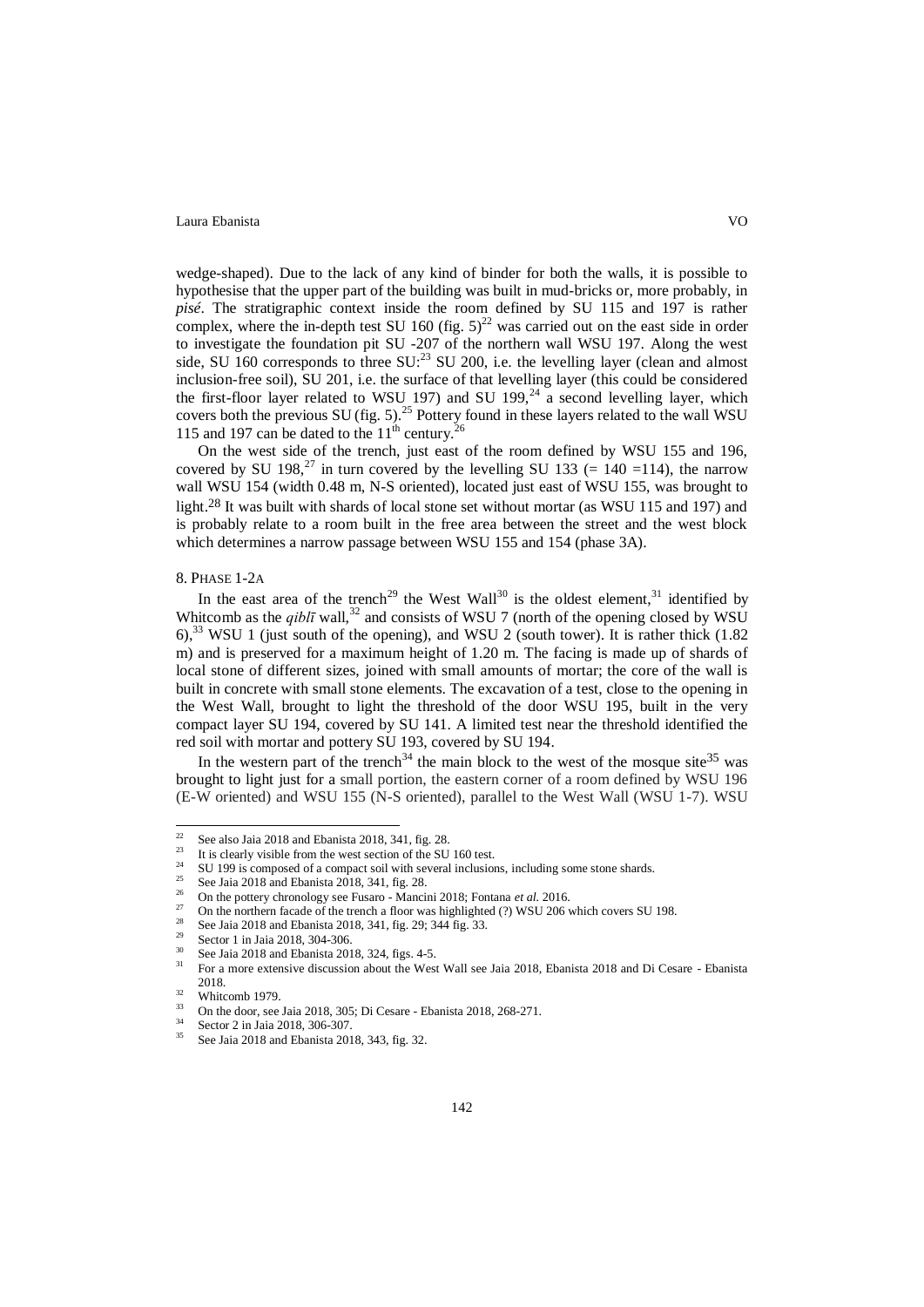196 is the most preserved wall. It is built with both local stones, set in a very compact way, and quadrangular baked bricks (0.20-0.22 per side) set with good mortar.<sup>36</sup> During phase 8 WSU 196 was used as the foundation for the wall WSU 147. WSU 155, built in shards of local stone, leans against wall WSU 196. Only a small portion of the inner part of the building (room?)<sup>37</sup> was excavated due to the limited dimensions of the trench. The concrete ground level SU 168-169 was brought to light, covered by SU 198 (the levelling layer following the abandonment of both the floor levels and the walls 196 and 155 – phase 3), SU 161 (the filling of the pit SU -162) and 158, which can be attributed to the abandonment of the room. It is composed of cementitious conglomerate mixed with minced ceramic sherds and could be considered the floor preparation of the west room defined by WSU 196 and 155. The pottery found can be dated to the  $10<sup>th</sup>$  century at the latest.<sup>38</sup>

Despite the limited size of the excavation in the western corner of the trench, it is significant that the height of the concrete floor (whose preparation is constituted by SU 168 and 169) is the same as the door threshold WSU 195 of the West Wall.

In the middle area of the trench,<sup>39</sup> between the West Wall WSU 1-7 and the western block WSU 155-196, covered on its eastern side by SU 141 (phase 5) and on its western side by the sequence of levels SU 159-152-163-164 of use of the street (phase 6), the large paved street WSU 131, N-S oriented, was unheated (preserved width of 4.67 m).<sup>40</sup> In its 1<sup>st</sup> phase the street (re-constructible width of approximately 6.25 m)<sup>41</sup> was paved with local stone slabs  $(0.21-0.25 \text{ m per side})$  oriented S-SW/N-NE.<sup>42</sup> On the east side of the paved surface soil slumping was recognised under a layer composed of large fragments of slabs and shards  $(SU 180)$ ,  $43$  which can be interpreted as the collapse of the street on its east side. The removal of the layer unearthed the sewer WSU 182 (0.36 m wide and 0.41 m high), built of concrete material and coated with mortar. 44 The water flowed southwards (inclination: 2.2%). On its southern side a large fragment of the cover of the sewer, made of local stones put in place dry, is preserved. The filling of the sewer is composed of a very compact clayey material with only a few ceramic fragments (SU 184), covered by a clayey layer with a few ceramic fragments related to a period following the abandonment of the infrastructure SU 183. The few materials found in the two layers are datable to the  $9<sup>th</sup>$ -10<sup>th</sup> centuries.<sup>45</sup>

 $36$ <sup>36</sup> The backed bricks are above all in the upper part of the wall.

 $\frac{37}{38}$  See Jaia 2018 and Ebanista 2018, 341, fig. 29.

<sup>&</sup>lt;sup>38</sup> On the pottery chronology see Fusaro - Mancini 2018; Fontana *et al.* 2016.

<sup>&</sup>lt;sup>39</sup> Sector 3 in Jaia 2018, 307-308. <sup>40</sup> See Jaia 2018 and Ebanista 2018, 344, fig. 34.

<sup>&</sup>lt;sup>41</sup> See Jaia 2018, 307-308.

<sup>&</sup>lt;sup>42</sup> The orientation is different from that of the contemporary buildings WSU 1-7 and WSU 155-196.

This layer is covered by a sequence of layers SU 153, 166, 167, 171, -170, 172 in turn covered by SU 140. A sub-quadrangular trench SU -174, covered by SU 141, which covers SU 180, was probably dug in order to remove blocks in a following phase. See Jaia 2018 and Ebanista 2018, 344 fig. 35.

<sup>44</sup> See Jaia 2018 and Ebanista 2018, 330-331, figs. 13-14.

<sup>45</sup> On the pottery chronology see Fusaro - Mancini 2018; Fontana *et al.* 2016.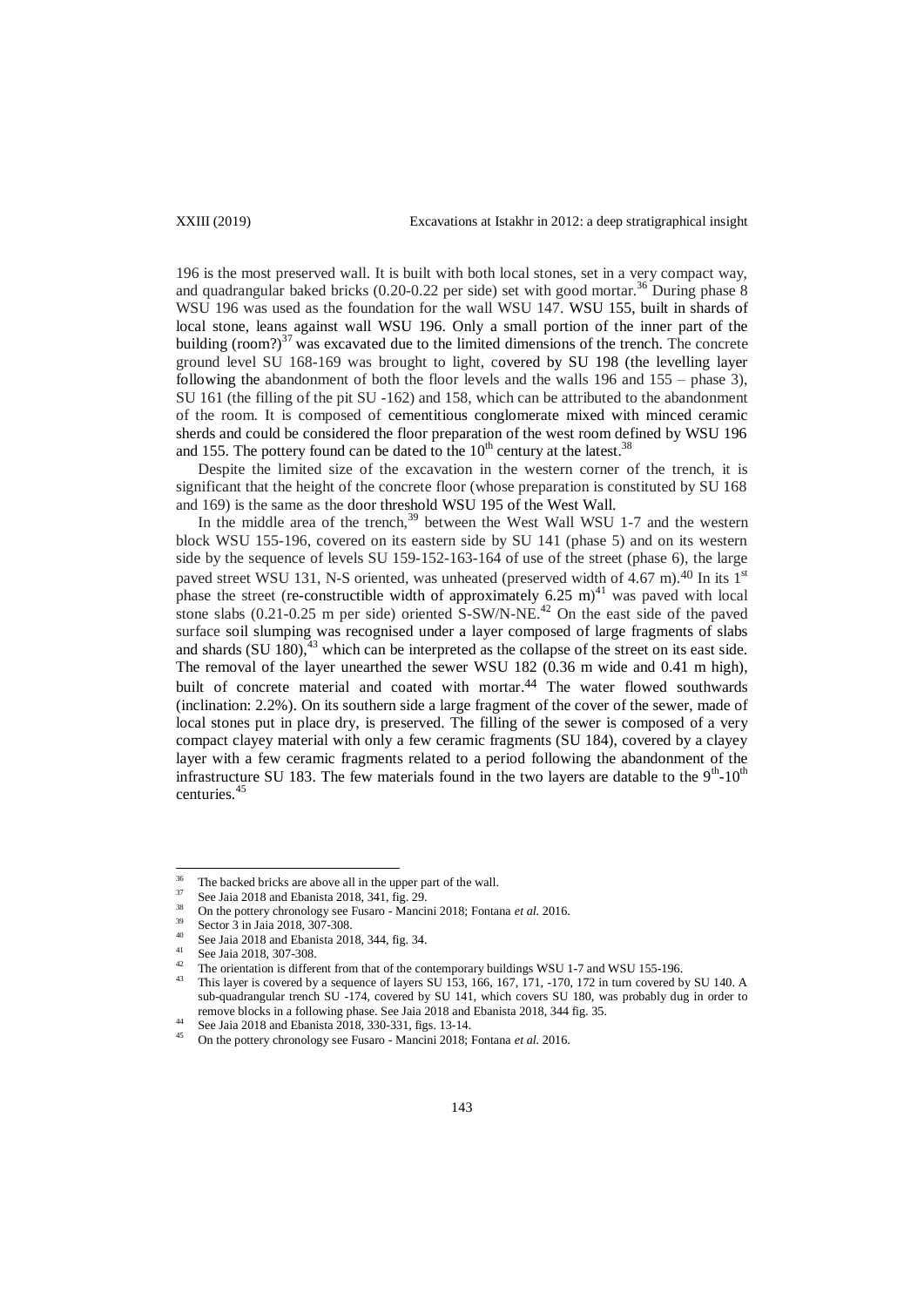On its west side the paved surface was rearranged twice<sup>46</sup> after digging SU -202 of the foundation pit for WSU 115 using fragments of the same street and fragments of the same kind of stones (SU -204, WSU 203).

The area between street WSU 131 and western blocks WSU 155 and  $196^{47}$  was probably free of buildings in phase 1, at least as far as can be ascertained from the excavated trench. Foundation pit SU -207 of the east-west wall WSU 197 cuts a very compact and smooth clay surface (SU 176, fig. 6), found during the excavation of test SU 160. This level (0.16-0.22 m, under the street WSU 131 level) is probably the most ancient level of use identified in the trench, preceding the paved street. Half of floor SU 176 is preserved and was in use in phase 1; it was also cut by *tannūr* SU 188 (diameter 0.92 m),<sup>48</sup> and by foundation SU -207. During phase 3 the floor was raised (SU 201) and the *tannūr*  fell out of use, as demonstrated by the filling of pottery fragments in SU 200.

## 9. LIST OF SU/WSU<sup>49</sup>

The stratigraphic units (SU-WSU) follow, together with the excavation date, a short description and the related phase<sup>50</sup> (see the general excavation matrix, fig. 7).

| <b>SU/WSU</b>    |                            | <b>EXCAVATION DESCRIPTION</b>                                                       | <b>PHASE</b> |
|------------------|----------------------------|-------------------------------------------------------------------------------------|--------------|
|                  | <b>NUMBERS</b> DATE (2012) |                                                                                     |              |
| WSU <sub>1</sub> | 20 October                 | Part of the West Wall (thickness 1.82), N-S oriented, just south of the door        | Phase 1      |
|                  |                            | (closed with WSU 6) and north of the tower WSU 2. Made up of local stone            |              |
|                  |                            | elements of different sizes, joined with a thin layer of mortar.                    |              |
| WSU <sub>2</sub> | 20 October                 | Semi-circular tower (diameter 1.85 m) of the West Wall, just south of the Phase 1   |              |
|                  |                            | door between WSU 1 and 7. Made up of fragments of limestone bound with              |              |
|                  |                            | very firm white mortar, found more abundantly between stones close to the           |              |
|                  |                            | façade (west side). It contains a filling of loose materials.                       |              |
| SU <sub>3</sub>  | 24 October                 | Greyish layer with mortar and stones, fills SU -4, covered by SU 118.               | Phase 9      |
| $SU -4$          | 24 October                 | Probable pit, approximately round, set in the SE corner of trench. Cuts SU          | Phase 9      |
|                  |                            | 118, filled by SU 3.                                                                |              |
| WSU 6            | 24 October                 | Closing device of the door in the West Wall (between WSU 1 and 7),                  | Phase 8      |
|                  |                            | consists of roughly cut limestone joined by whitish mortar, seems to be             |              |
|                  |                            | founded on SU <sub>8</sub> .                                                        |              |
| WSU7             | 24 October                 | Part of the West Wall (thickness 1.82), N-S oriented, just north of the door Phase1 |              |
|                  |                            | (closed with WSU 6). Made up of local stone elements of different sizes,            |              |
|                  |                            | joined with a thin layer of mortar.                                                 |              |
| SU <sub>8</sub>  | 24 October                 | Clay layer, beige colour, quite compact on which WSU 6 seems to be Phase 8          |              |
|                  |                            | founded.                                                                            |              |
| <b>SU 101</b>    | 22 October                 | Humus covering the whole trench.                                                    |              |
| SU 102           | 23 October                 | Layer of soil with very few pottery sherds and some stones. Covered by SU           | Phase 9      |
|                  |                            | 101, cut by SU -103, -104, -105, -106, -107, -108, -109 and -111. = SU 113-118.     |              |
| SU -103          | 23 October                 | Cut of the plough, NW-SE oriented. Covered by SU 101, it cuts SU 102.               | Phase 9      |
| SU-104           | 23 October                 | Cut of the plough, NW-SE oriented. Covered by SU 101, it cuts SU 102.               | Phase 9      |
| SU -105          | 23 October                 | Cut of the plough, NW-SE oriented. Covered by SU 101, it cuts SU 102.               | Phase 9      |

 $46$ <sup>46</sup> See Jaia 2018 and Ebanista 2018, 344, fig. 34.

 $^{47}$  Sector 4 in Jaia 2018, 308-309.

<sup>48</sup> The *tannūr* is filled by SU 188 and covered by SU 186 (an ash layer).

 $^{49}$  SU: stratigraphic unit; WSU: wall stratigraphic unit.

See Jaia 2018.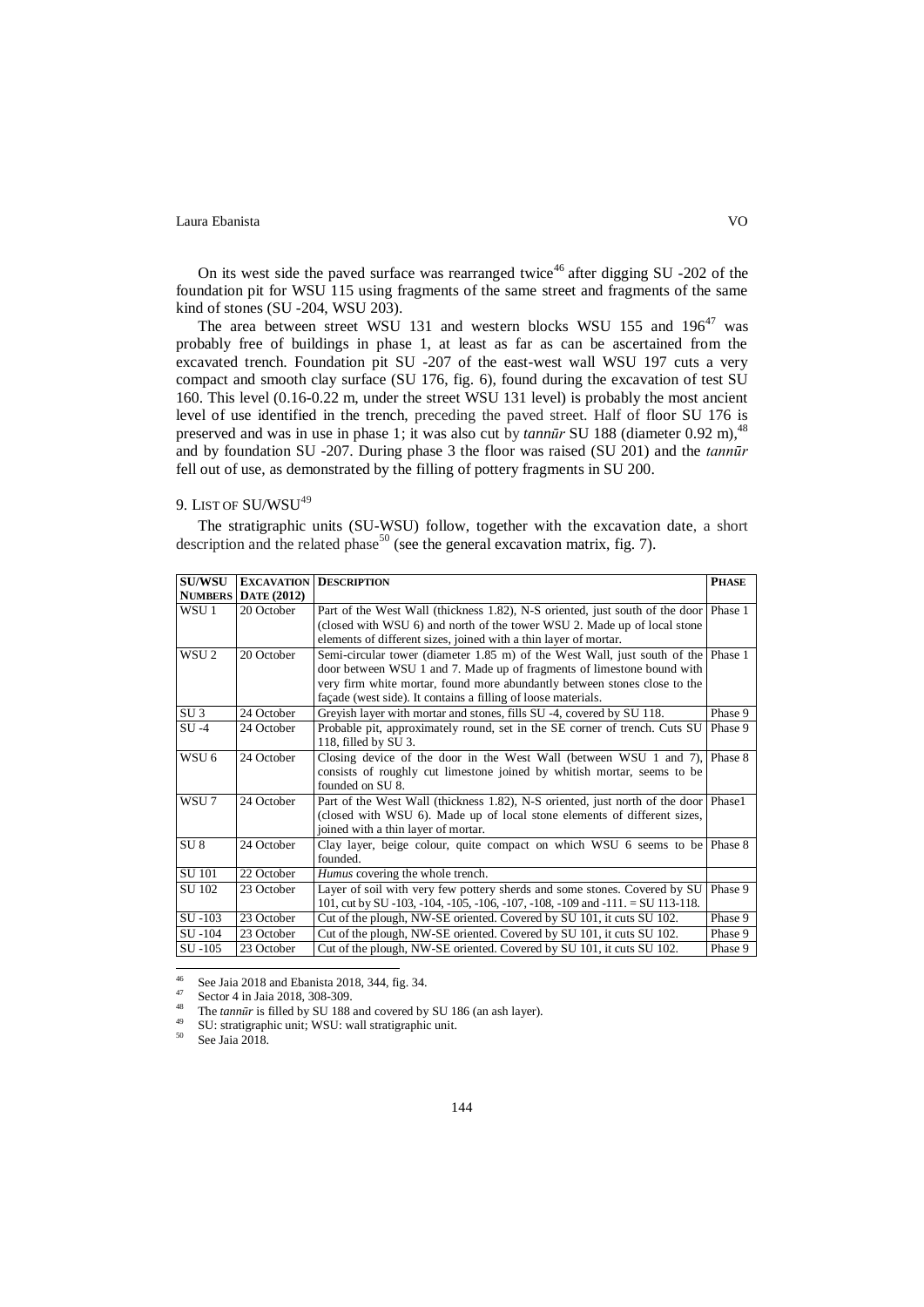## XXIII (2019) Excavations at Istakhr in 2012: a deep stratigraphical insight

| <b>SU/WSU</b>  |                    | <b>EXCAVATION DESCRIPTION</b>                                                                                                                        | <b>PHASE</b> |
|----------------|--------------------|------------------------------------------------------------------------------------------------------------------------------------------------------|--------------|
| <b>NUMBERS</b> | <b>DATE</b> (2012) |                                                                                                                                                      |              |
| SU-106         | 23 October         | Cut of the plough, NW-SE oriented. Covered by SU 101, it cuts SU 102.                                                                                | Phase 9      |
| SU-107         | 23 October         | Cut of the plough, NW-SE oriented. Covered by SU 101, it cuts SU 102.                                                                                | Phase 9      |
| SU-108         | 23 October         | Cut of the plough, NW-SE oriented. Covered by SU 101, it cuts SU 102.                                                                                | Phase 9      |
| SU-109         | 23 October         | Cut of the plough, NW-SE oriented. Covered by SU 101, it cuts SU 102.                                                                                | Phase 9      |
| SU 110         | 23 October         | Filling of the pit SU -111.                                                                                                                          | Phase 9      |
| SU-111         | 23 October         | Irregular-shaped pit, set on the west side of the trench, on its south limit. It Phase 9                                                             |              |
|                |                    | cuts SU 102, filled by SU 110.                                                                                                                       |              |
| SU 112         | 23 October         | Layer of soil with several limestones and bricks in the north corner of the<br>trench. Covered by SU 102.                                            | Phase 8      |
| SU 113         | 24 October         | Layer of soil with very few pottery sherds and some stones. Covered by SU<br>101, it covers SU $114 = SU 102 -118$ .                                 | Phase 9      |
| SU 114         | 23 October         | Levelling layer with pottery and stones, covered by SU $113 = SU$ $133 - 140$ .                                                                      | Phase 7      |
| <b>WSU 115</b> | 25 October         | Wall set in the middle of the trench, oriented N-S (thickness 0.63 m),                                                                               | Phase 3      |
|                |                    | composed of shards of local stone of different sizes and irregular cuts.                                                                             |              |
|                |                    | Covered by SU 114, it fills - SU 204 and -149.                                                                                                       |              |
| SU 116         | 25 October         | Layer of blackish, dusty soil (probably ash), covered by SU 102, it covers<br>SU 124.                                                                | Phase 8      |
| <b>SU 117</b>  | 25 October         | Layer of soil, west of WSU 115, with some limestone and pottery, covered<br>by SU 114, it covers SU 122 and 123.                                     | Phase 2      |
| SU 118         | 25 October         | Layer of soil with very few pieces of pottery and some stones. Covered by<br>SU 101, it covers WSU 6, cut by SU -126, -127, -128 = SU 102-113.       | Phase 9      |
| <b>SU 119</b>  | 26 October         | Layer of greyish soil, hard, with small pieces of stones, covered by SU 118,<br>it covers SU 120.                                                    | Phase 5      |
| SU 120         | 26 October         | Layer of grey clay with many pottery fragments, glass, iron and bones,<br>covered by SU 119-125, it covers SU 135.                                   | Phase 5      |
| SU 121         | 25 October         | Layer of light brown soft soil covered by SU 119 and 125, it covers SU 135.                                                                          | Phase 7      |
| <b>SU 122</b>  | 26 October         | Layer of soil, west of WSU 115 and south of SU 123, with many blocks of                                                                              | Phase 2      |
|                |                    | limestone, bricks and pottery. Covered by SU 117, it covers SU 130.                                                                                  |              |
| SU 123         | 26 October         | Layer of soil, west of WSU 115, north of SU 122 with few bricks and                                                                                  | Phase 2      |
|                |                    | limestone, covered by SU 117, it covers SU 130.                                                                                                      |              |
| SU 124         | 26 October         | Layer of soil, west of SU 112, covered by SU 116, it covers SU 129.                                                                                  | Phase 8      |
| SU 125         | 26 October         | Layer of greyish soil, with small pieces of stones, covered by SU 118, it Phase 5<br>covers SU 120.                                                  |              |
| SU-126         | 26 October         | Cut of the plough, NW-SE oriented. Covered by SU 101, it cuts SU 118.                                                                                | Phase 9      |
| SU-127         | 26 October         | Cut of the plough, NW-SE oriented. Covered by SU 101, it cuts SU 118.                                                                                | Phase 9      |
| SU-128         | 26 October         | Cut of the plough, NW-SE oriented. Covered by SU 101, it cuts SU 118.                                                                                | Phase 9      |
| SU 129         | 26 October         | Layer of soil covered by SU 124, it covers SU 133 and WSU 147.                                                                                       | Phase 8      |
| SU 130         | 26 October         | Extremely compact layer of soil with some stones, covered by SU 122 and<br>123, it covers WSU 131.                                                   | Phase 2      |
| <b>WSU 131</b> | 27 October         | Large paved street N-S oriented (preserved width of 4.67 m). Paved with<br>local stone slabs (0.21-0.25 m per side), covered by SU 141, 130, 180 and | Phase 1      |
|                |                    | 164. Cut by SU -202 on the west side.                                                                                                                |              |
| SU 132         | 27 October         | Layer of soft soil, with some stones, pottery and glass, it covers SU 165, fills Phase 3                                                             |              |
|                |                    | SU -204.                                                                                                                                             |              |
| SU 133         | 27 October         | Levelling layer with large quantity of pottery, covered by SU 129, cut by SU<br>$-144. = SU 114 - 140$                                               | Phase 7      |
| SU 135         | 27 October         | Layer of quite soft grey soil with many pieces of pottery, glass, iron and<br>bones, covered by SU 120, it covers SU 141-146-140.                    | Phase 5      |
| SU 138         | 28 October         | Layer with many limestone blocks (medium and small size), covered by SU<br>114, it covers SU 139.                                                    | Phase 6      |
| SU 139         | 28 October         | Layer with pottery, some glass and bones covered by SU 114 and SU 138, it<br>covers SU 159.                                                          | Phase 7      |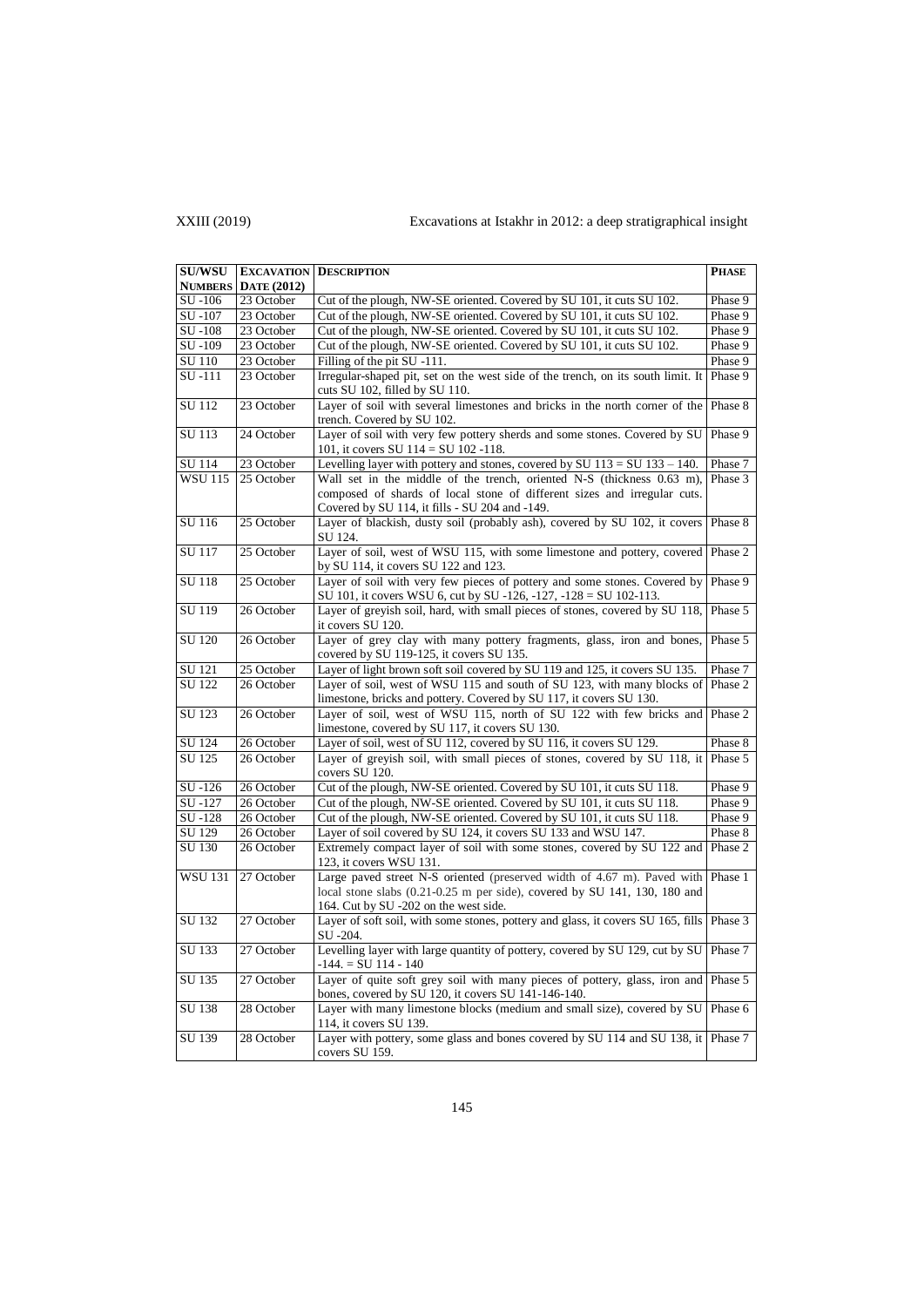| <b>SU/WSU</b>  |                            | <b>EXCAVATION DESCRIPTION</b>                                                                                       | PHASE   |
|----------------|----------------------------|---------------------------------------------------------------------------------------------------------------------|---------|
|                | <b>NUMBERS</b> DATE (2012) |                                                                                                                     |         |
| SU 140         | 28 October                 | Quite hard levelling layer with small pieces of stones, mortar and pottery,<br>covered by SU $135 = SU 114 - 133$ . | Phase 7 |
| SU 141         | 28 October                 | Layer of soil covered by SU 135, cut by SU -145, it covers WSU 131.                                                 | Phase 5 |
| SU 142         | 28 October                 | Filling of the pit SU -144, west of WSU 147, with several nearly complete                                           | Phase 8 |
|                |                            | vessels. Covered by SU 129.                                                                                         |         |
| SU 143         | 28 October                 | Layer of extremely compact soil, with mortar, small stones and pebbles, set                                         | Phase 3 |
|                |                            | west of WSU 147, cut by $SU - 144$ , covered by SU 129.                                                             |         |
| SU -144        | 28 October                 | Pit, it cuts SU 143, filled by SU 142, set west of WSU 147.                                                         | Phase 8 |
| <b>WSU 147</b> | 28 October                 | Wall oriented E-W on the western side of the trench made of local stone                                             | Phase 8 |
|                |                            | shards and bricks set without mortar. Covered by SU 129, it is founded on                                           |         |
| SU 148         | 30 October                 | WSU 196 and 197.<br>Filling of SU -149.                                                                             |         |
| SU-149         | 30 October                 | Foundation pit of WSU 115 on its west side, it cuts SU 150-151-160, filled Phase 3                                  | Phase 3 |
|                |                            | by SU 148.                                                                                                          |         |
| SU 150         | 31 October                 | Layer of extremely compact soil with mortar inside, covered by SU 143, it<br>covers SU 151.                         | Phase 3 |
| SU 151         | 31 October                 | Layer of compact soil, covered by SU 150, it covers SU 199 and 157.                                                 | Phase 3 |
| SU 152         | 31 October                 | Layer of beige soil, with pebbles and pottery, covered by SU 159, it covers                                         | Phase   |
|                |                            | SU 163. It could be considered one of the levels of use of the street.                                              | 6b      |
| SU 153         | 31 October                 | Layer of soil set in the east side of Trench, covered by SU 140, it covers SU 166.                                  | Phase 2 |
| <b>WSU 154</b> | 1 November                 | Wall (width 0.48 m), N-S oriented, located just east of WSU 155. It is built                                        | Phase   |
|                |                            | with shards of local stone set without mortar. Covered by SU 198.                                                   | 3a      |
| <b>WSU 155</b> | 1 November                 | Wall set on the west side of the trench, N-S oriented, built with shards of                                         | Phase 1 |
|                |                            | local stone. Covered by SU 198, it leans against WSU 196.                                                           | Phase   |
| SU 156         | 1 November                 | Layer of soil between WSU 154 and WSU 155, covered by SU 198, it covers<br>SU 192.                                  | 3a      |
| <b>SU 157</b>  | 1 November                 | Layer of ash, set in the middle of trench 1, east of WSU 154, covered by SU                                         | Phase 3 |
|                |                            | 151, it covers SU 160.                                                                                              |         |
| SU 158         | 1 November                 | Layer of soil, set on the West side of the trench, cut by SU -162, covered by                                       | Phase 3 |
|                |                            | SU 161, it covers SU 168.                                                                                           |         |
| SU 159         | 1 November                 | Layer of beige soil with small stones, pebbles and pottery, covered by SU                                           | Phase   |
|                |                            | 140 and 114, it covers SU 152. It is one of the levels of use of the street.                                        | 6c      |
| SU 160         | 1 November                 | In-depth test conducted on the east side in order to verify the foundation pit                                      | Phase 3 |
| (test)         |                            | SU -207 of the wall WSU 197. Layer of very compact soil, covered by SU<br>157, it covers SU 176.                    |         |
| SU 161         | 1 November                 | Filling of pit SU -162 set on the west side of the trench, with several bricks.                                     | Phase 3 |
|                |                            | Covered by SU 198.                                                                                                  |         |
| SU-162         | 1 November                 | Cut set in the west side of the trench, filled by SU 161, it cuts SU 158.                                           | Phase 3 |
| SU 163         | 1 November                 | Layer of compact soil, with very few stones and pottery. It was covered by                                          | Phase   |
|                |                            | SU 152, it covers SU 164. It is one of the levels of use of the street.                                             | 6a      |
| SU 164         | 2 November                 | Layer of soil named to keep separate the pottery just across the street WSU                                         | Phase   |
|                |                            | 131, covered by SU 163.                                                                                             | 6a      |
| SU 165         | 2 November                 | Layer of extremely compact yellowish soil with pottery and bones, covered                                           | Phase 3 |
|                |                            | by SU 132, it fills SU -204.                                                                                        |         |
| SU 166         | 2 November                 | Layer of soil set on the east side of the trench, east of SU 164 and 163,<br>covered by SU 153.                     | Phase 2 |
| SU 167         | 2 November                 | Layer of soil set on the east side of trench 1, east of SU 164 and 163, covered                                     | Phase 2 |
|                |                            | by SU $166$ , it covers SU $171$ .                                                                                  |         |
| SU 168         | 2 November                 | Compact layer set on the west side of the trench made of cementitious                                               | Phase 1 |
|                |                            | conglomerate mixed with minced ceramic sherds. Covered by SU 158, it<br>covers SU 169.                              |         |
| SU 169         | 2 November                 | Compact layer set on the west side of the trench made of cementitious Phase 1                                       |         |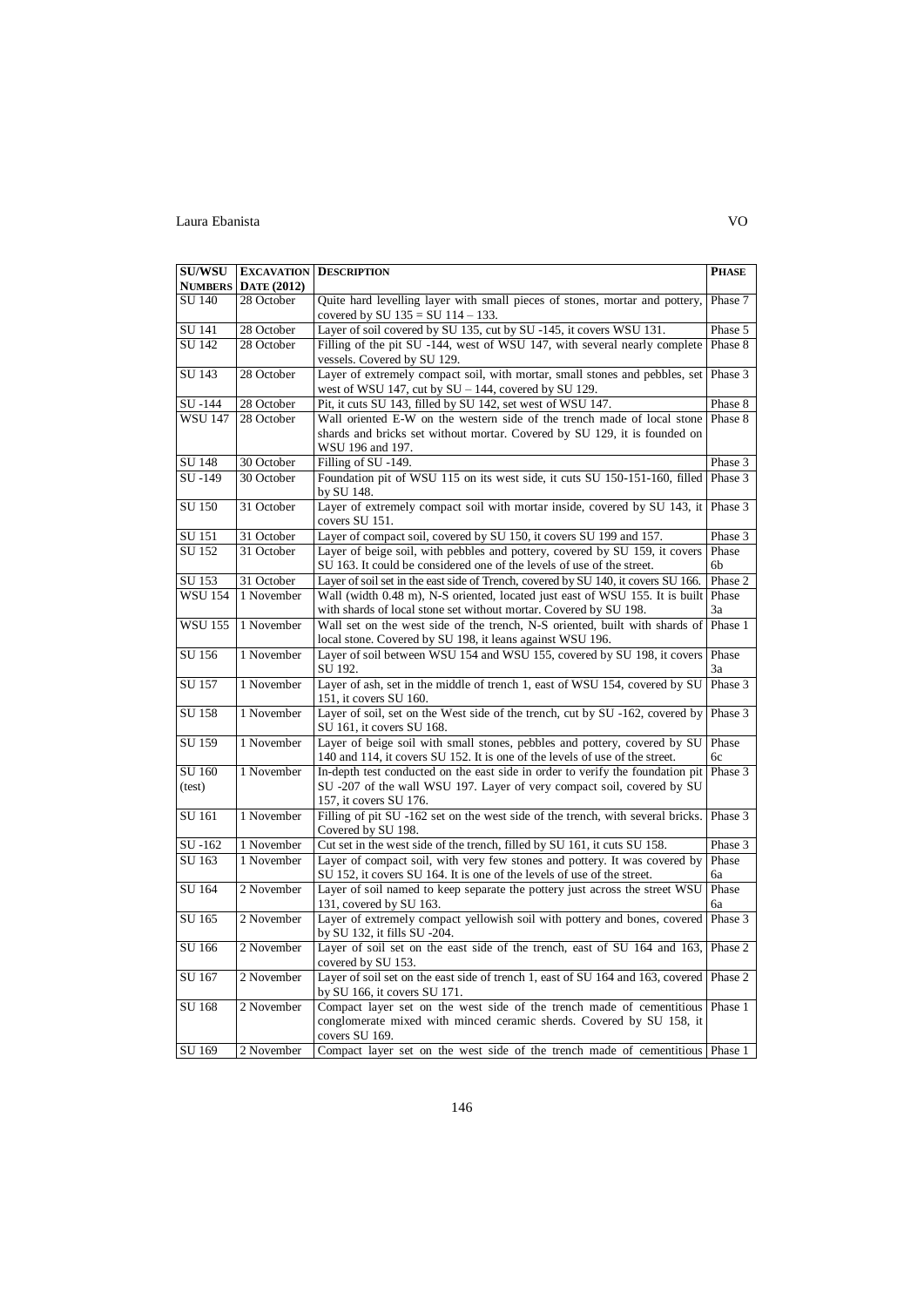# XXIII (2019) Excavations at Istakhr in 2012: a deep stratigraphical insight

| <b>SU/WSU</b>  |                         | <b>EXCAVATION DESCRIPTION</b>                                                                                               | <b>PHASE</b> |
|----------------|-------------------------|-----------------------------------------------------------------------------------------------------------------------------|--------------|
| <b>NUMBERS</b> | <b>DATE</b> (2012)      |                                                                                                                             |              |
|                |                         | conglomerate mixed with minced ceramic sherds. Covered by SU 168.                                                           |              |
| SU-170         | 3 November              | Sub-rectangular pit set on the east side of the trench, it cuts SU 172, filled by                                           | Phase 2      |
|                |                         | SU 171, covered by SU 167. Due to its shape, it seems to be the hole made                                                   |              |
|                |                         | by the roots of a tree.                                                                                                     |              |
| SU 171         | 3 November              | Yellowish soft soil, filling of pit SU -170, covered by SU 167.                                                             | Phase 2      |
| SU 172         | 3 November              | Layer of greyish, extremely compact soil, set on the east side of the trench,                                               | Phase 2      |
|                |                         | cut by SU -17, it covers SU 180.                                                                                            |              |
| SU 173         | 3 November              | Filling of SU -174, covered by SU 141 with many pieces of pottery and                                                       | Phase 2      |
|                |                         | bones.                                                                                                                      |              |
| SU-174         | 3 November              | Sub-quadrangular cut set west of SU 175, covered by SU 141, filled by SU                                                    | Phase 2      |
|                |                         | 173. Trench probably created to remove blocks.                                                                              |              |
| SU 175         | 3 November              | Layer of soil with much mortar, east of SU -174. Covered by SU 141, it<br>covers SU 180.                                    | Phase 2      |
| SU 176         | 3 November              | Very compact clay layer set west of WSU 115, covered by SU 160 (test) and                                                   | Phase 1      |
|                |                         | 200, cut by SU -207 and -205.                                                                                               |              |
| SU-178         | 4 November              | Cut of the tannūr west of WSU 2, covered by SU 141, filled by SU 179.                                                       | Phase 4      |
| SU 179         | 4 November              | Filling of tannur SU -178.                                                                                                  | Phase 4      |
| <b>SU 180</b>  | 4 November              | Layer composed of large fragments of slabs and shards (collapse of street<br>WSU 131), covered by SU 172. It covers SU 183. | Phase 2      |
| SU 181         | 4 November              | Layer of soil, east of WSU 115 and west of WSU 131, covered by SU 165, it                                                   | Phase 2      |
|                |                         | covers SU 183.                                                                                                              |              |
| <b>WSU 182</b> | 4 November              | Sewer (0.36 m wide and 0.41 m high), built in concrete material and coated                                                  | Phase 1      |
|                |                         | with mortar, oriented N-S. The water flowed southwards (incline: 2.2%).                                                     |              |
| SU 183         | 4 November              | Covered by SU 180, filled by SU 183-184.                                                                                    | Phase 2      |
|                |                         | Clayey layer with few ceramic fragments, it fills WSU 182, covered by SU<br>180.                                            |              |
| SU 184         | 4 November              | Very compact clayey material with only a few ceramic fragments, it fills                                                    | Phase 1      |
|                |                         | WSU 182, covered by SU 183, it covers SU 184.                                                                               |              |
| SU 185         | 4 November              | Filling of tannulr SU -189 on the west side of WSU 2, it fills SU -189.                                                     | Phase 4      |
| SU 186         | 4 November              | Layer of ash, it covers SU 188, cut by SU -207.                                                                             | Phase 1      |
| SU 188         | 4 November              | Tannūr set in SU 176, fills SU -205, covered by SU 186, cut by SU -207                                                      | Phase 1      |
|                |                         | (foundation of wall WSU 197).                                                                                               |              |
| SU-189         | $\overline{4}$ November | Cut of tannūr SU 185.                                                                                                       | Phase 4      |
| SU 192         | 6 November              | Hard and compact layer with much pottery, mortar, glass and bricks between                                                  | Phase        |
|                |                         | WSU 154 and 155, covered by SU 156.                                                                                         | 3a           |
| SU 193         | 5 November              | Layer of red soil, covered by SU 194, with plaster and mortar inside.                                                       | Phase 1      |
| SU 194         | 5 November              | Layer of brown soil, compact, within which the threshold WSU 195 is built.                                                  | Phase 1      |
|                |                         | Covered by SU 141, it covers SU 193.                                                                                        |              |
| <b>WSU 195</b> | 6 November              | Threshold of the opening in the West Wall, built of limestone blocks,                                                       | Phase 1      |
|                |                         | covered by SU 141.                                                                                                          |              |
| <b>WSU 196</b> | 6 November              | Wall set in the western corner of the trench, oriented E-W, composed of                                                     | Phase 1      |
|                |                         | elements of local stone and baked bricks set with mortar. Covered by WSU                                                    |              |
| <b>WSU 197</b> | 6 November              | 147, it leans on WSU 155.<br>Wall (E-W oriented) set in the central area of the trench (0.54-55 m wide)                     | Phase 3      |
|                |                         | made of shards of local stone (in many cases wedge-shaped). Covered by SU                                                   |              |
|                |                         | 133.                                                                                                                        |              |
| SU 198         | 6 November              | Layer of compact soil, set on the west side of the trench covered by SU 133,                                                | Phase 3      |
|                |                         | it covers WSU 154-155, SU 156-161.                                                                                          |              |
| SU 199         | 6 November              | Layer composed of a compact soil with several inclusions, including some                                                    | Phase 3      |
|                |                         | stone shards, visible from the west section of the SU 160 test. Covered by                                                  |              |
|                |                         | SU 151, it covers SU 201.                                                                                                   |              |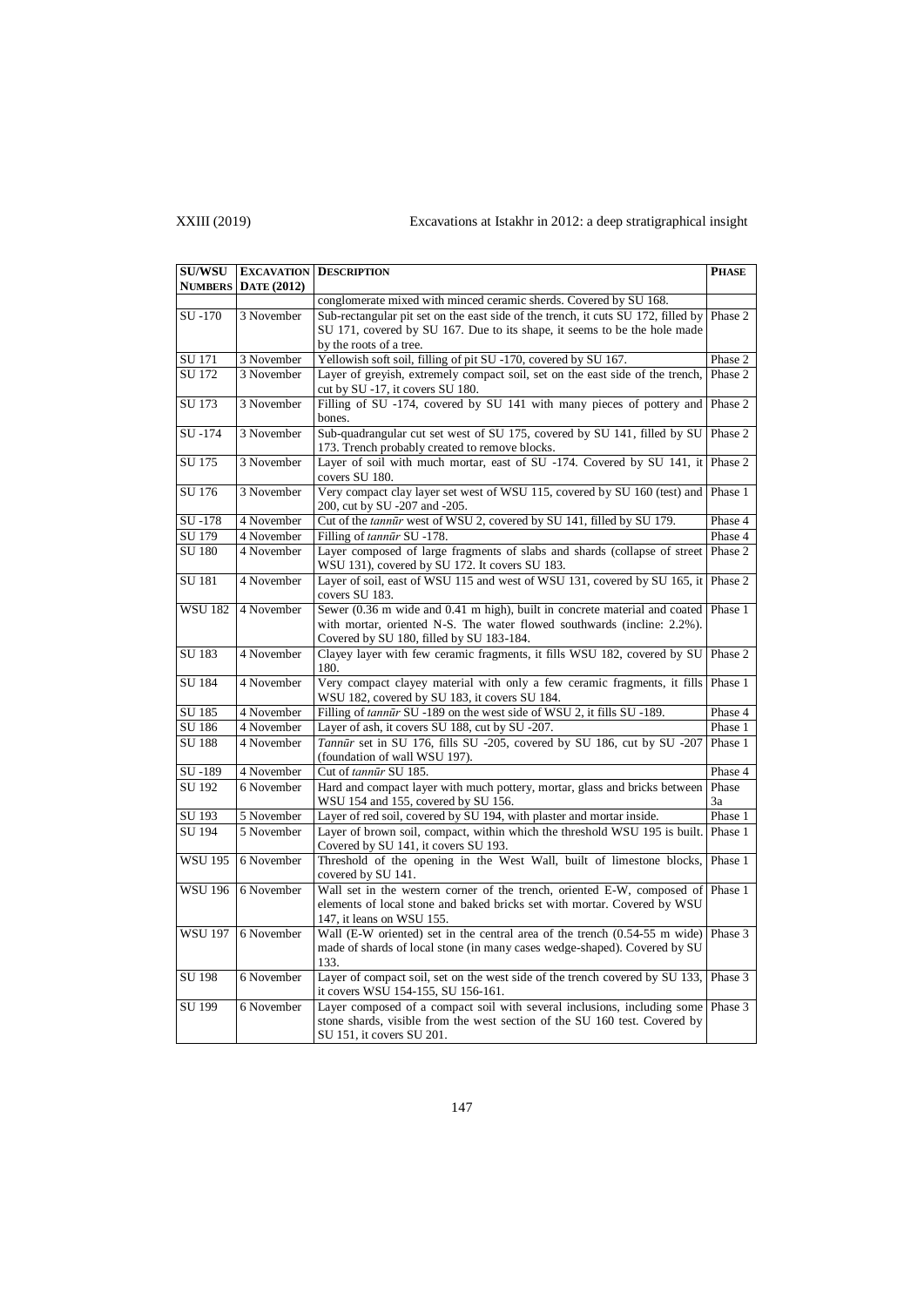| <b>SU/WSU</b>  |                     | <b>EXCAVATION DESCRIPTION</b>                                                                                                   | <b>PHASE</b> |
|----------------|---------------------|---------------------------------------------------------------------------------------------------------------------------------|--------------|
|                | NUMBERS DATE (2012) |                                                                                                                                 |              |
| SU 200         | 6 November          | Layer composed of clean and almost inclusion-free soil, visible from the<br>west section of the SU 160 test, covered by SU 201. | Phase 3      |
| SU 201         | 6 November          | Surface of the levelling SU 200 (floor), covered by SU 199.                                                                     | Phase 3      |
| SU -202        | 6 November          | Cut on the western side of WSU 131 made in order to build WSU 115, filled<br>by WSU 203.                                        | Phase 3      |
| <b>WSU 203</b> | 6 November          | Remake of the street WSU 131 built using fragments of the street and Phase 3<br>fragments of the same stone.                    |              |
| SU -204        | 6 November          | Foundation pit of WSU 115 on its east side, it cuts WSU 203, filled by SU<br>165 and 132.                                       | Phase 3      |
| SU -205        | 6 November          | Cut filled by the <i>tannur</i> SU 188, covered by SU 186 and cuts SU 176.                                                      | Phase 1      |
| <b>WSU 206</b> | 6 November          | Floor (?) visible in the northern section of the trench, it covers SU 198.                                                      | Phase 3      |
| SU -207        | 6 November          | Foundation pit of WSU 197, it cuts SU 176.                                                                                      | Phase 3      |

### **REFERENCES**

CHEGINI, N.N.Z. - FONTANA, M.V. - ASADI, A. - RUGIADI, M. - JAIA, A.M. - BLANCO, A. - EBANISTA, L. - CIPOLLARI, V.

- 2013 Estakhr Project Second preliminary report of the joint Mission of the Iranian Center for Archaeological Research, the Parsa-Pasargadae Research Foundation and the Sapienza University of Rome, Italy: *Vicino Oriente* XVII (2013), pp. 7-20.
- DI CESARE, M. EBANISTA, L.
- 2018 The Site of the Mosque at Istakhr: M.V. FONTANA (ed.), *Istakhr (Iran), 2011-2016. Historical and Archaeological Essays* (Quaderni di Vicino Oriente XIII), Roma 2018, pp. 251-302.

EBANISTA, L.

- 2018 Appendix Stratigraphic Analysis of the Excavation Contexts: M.V. FONTANA (ed.), *Istakhr (Iran), 2011-2016. Historical and Archaeological Essays* (Quaderni di Vicino Oriente XIII), Roma 2018 pp. 316-344.
- FONTANA, M.V.
- 2013 Estakhr Archaeological Project. 2012 Seasons: *Fondation Max van Berchem Bulletin* 27 (2013), pp. 3-4.
- FONTANA, M.V. (ed.)
- 2018 *Istakhr (Iran), 2011-2016. Historical and Archaeological Essays* (Quaderni di Vicino Oriente XIII), Roma 2018.
- FONTANA, M.V. ASADI, A.A. RUGIADI, M. FELICI, A.C. FUSARO, A. MANCINI, S.
- 2016 Estakhr Project Third Preliminary Report of the Joint Mission of the Iranian Center for Archaeological Research, the Parsa-Pasargadae Research Foundation and the Sapienza University of Rome, Italy: *Vicino Oriente*, XX (2016), pp. 75-98.

2012 Estakhr Project - First Preliminary Report of the Joint Mission of the Iranian Center for Archaeological Research, the Parsa - Pasargadae Research Foundation and the Sapienza University of Rome, Italy: *Vicino Oriente* XVI (2012), pp. 167-180.

FONTANA, M.V. - MIRESKANDARI, S.M. - RUGIADI, M. - ASADI, A. - JAIA, A.M. - COLLIVA, L. - BLANCO, A.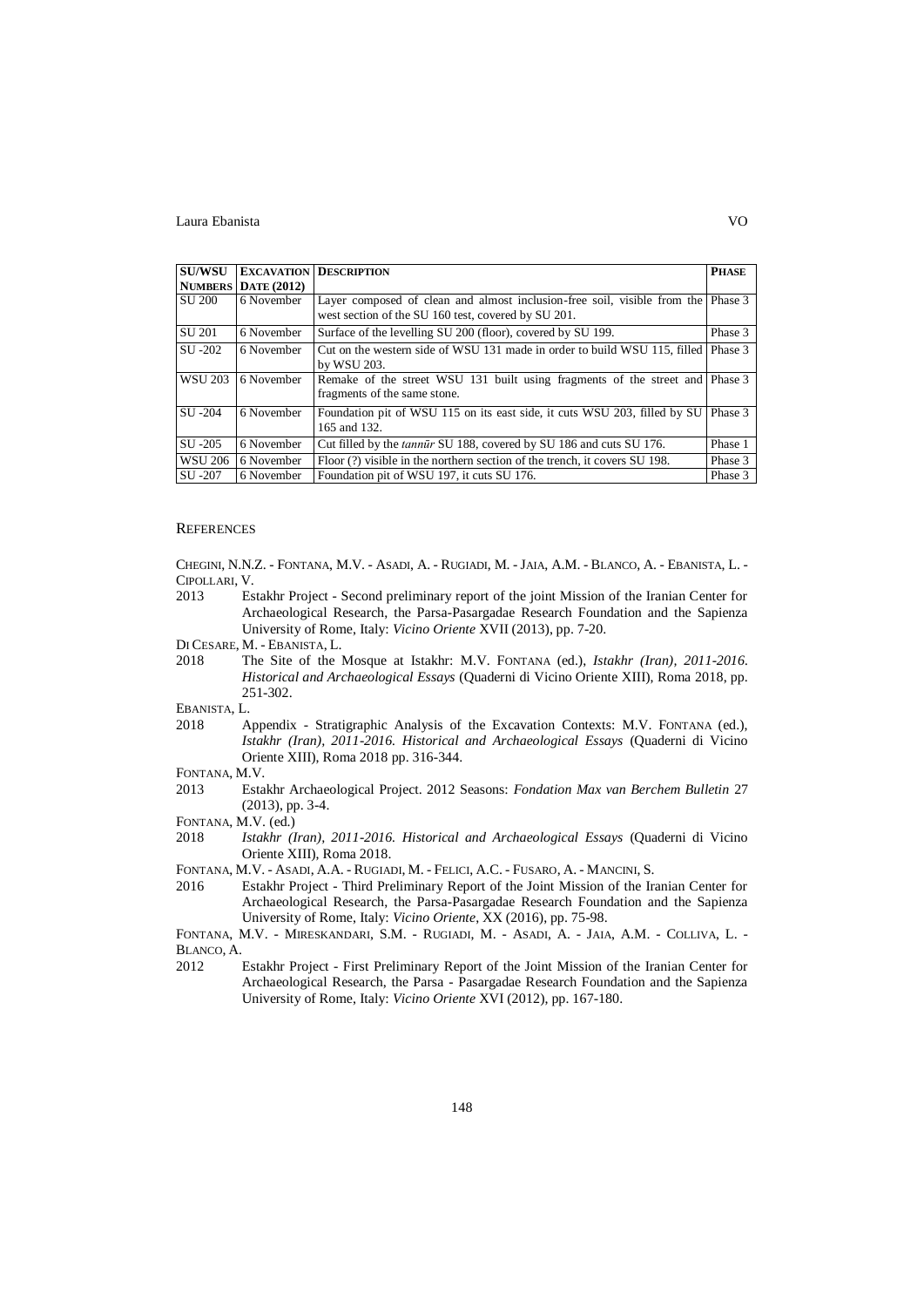FUSARO, A. 2018 Opaque Glazed Wares from Istakhr: A Contribution to an Outstanding Issue: M.V. FONTANA (ed.), *Istakhr (Iran), 2011-2016. Historical and Archaeological Essays* (Quaderni di Vicino Oriente XIII), Roma 2018, pp. 353-368.

2018 Excavations at Istakhr in 2012: Ceramics and Stratigraphy: M.V. FONTANA (ed.), *Istakhr (Iran), 2011-2016. Historical and Archaeological Essays* (Quaderni di Vicino Oriente XIII), Roma 2018, pp. 345-352.

JAIA, A.M.

2018 Excavations at Istakhr in 2012: The Test West of the Site of the Mosque: M.V: FONTANA (ed.), *Istakhr (Iran), 2011-2016. Historical and Archaeological Essays* (Quaderni di Vicino Oriente XIII), Roma 2018, pp. 303-315, 320-344.

RUGIADI, M. - COLLIVA, L.

2018 On the Ground. The Archaeological Site of Istakhr: M.V. FONTANA (ed.), *Istakhr (Iran), 2011-2016. Historical and Archaeological Essays* (Quaderni di Vicino Oriente XIII), Roma 2018, pp. 127-195.

WHITCOMB, D.

1979 The City of Istakhr and the Marvdasht Plain: D. REIMER (ed.), *Akten des VII. Internationalen Kongresses für Iranische Kunst und Archäologie, München, 7.-10. September 1976* (Archäologische Mitteilungen aus Iran 67), Berlin 1979, pp. 363-370.

FUSARO, A. - MANCINI, S.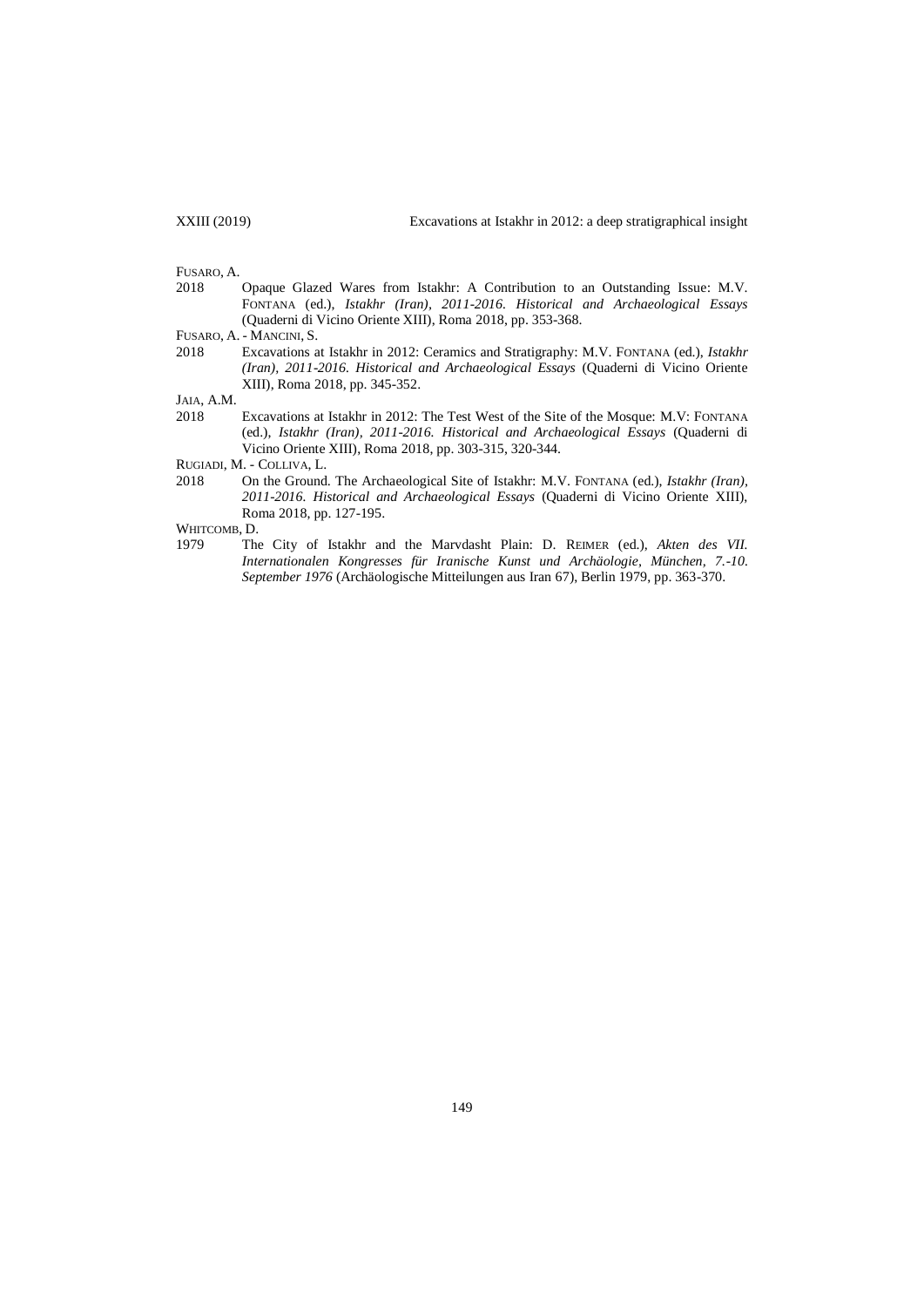

Fig. 1 - Istakhr, plan of the trench excavated west of the 'mosque' site where the main SU/WSU are reported<br>(rendering A.M. Jaia and L. Ebanista 2012). Fig. 1 - Istakhr, plan of the trench excavated west of the 'mosque' site where the main SU/WSU are reported (rendering A.M. Jaia and L. Ebanista 2012).

150



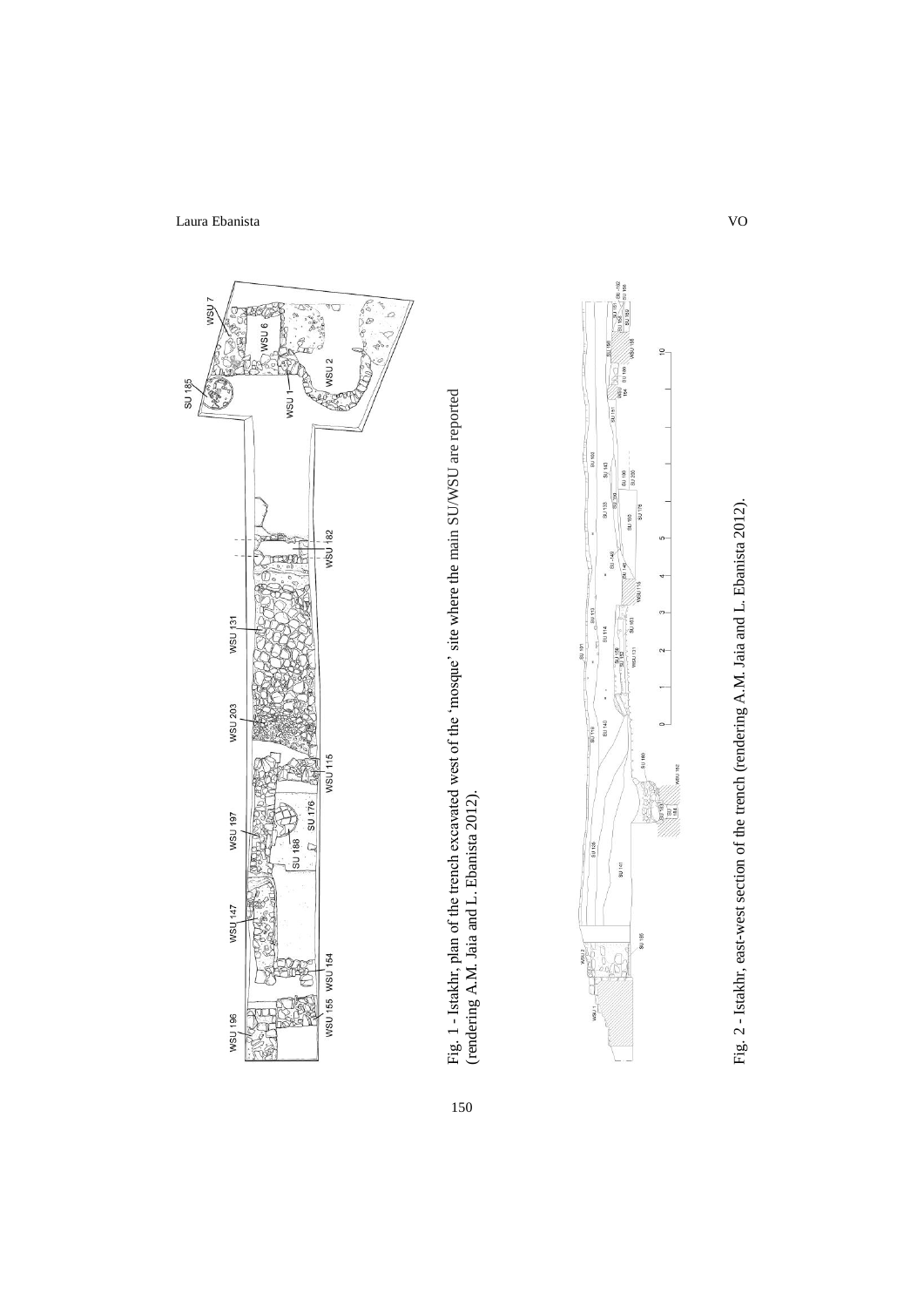XXIII (2019) Excavations at Istakhr in 2012: a deep stratigraphical insight



Fig. 3 - Istakhr, pottery dump SU 142, view from the north (© L. Ebanista 2012).



Fig. 4 - Istakhr, WSU 115 and 197, foundation pit of WSU 115 SU - 204; the stone slab inserted into the wall WSU 115 (a) similar to the slabs used to narrow the street (b), view from the north (© L. Ebanista 2012).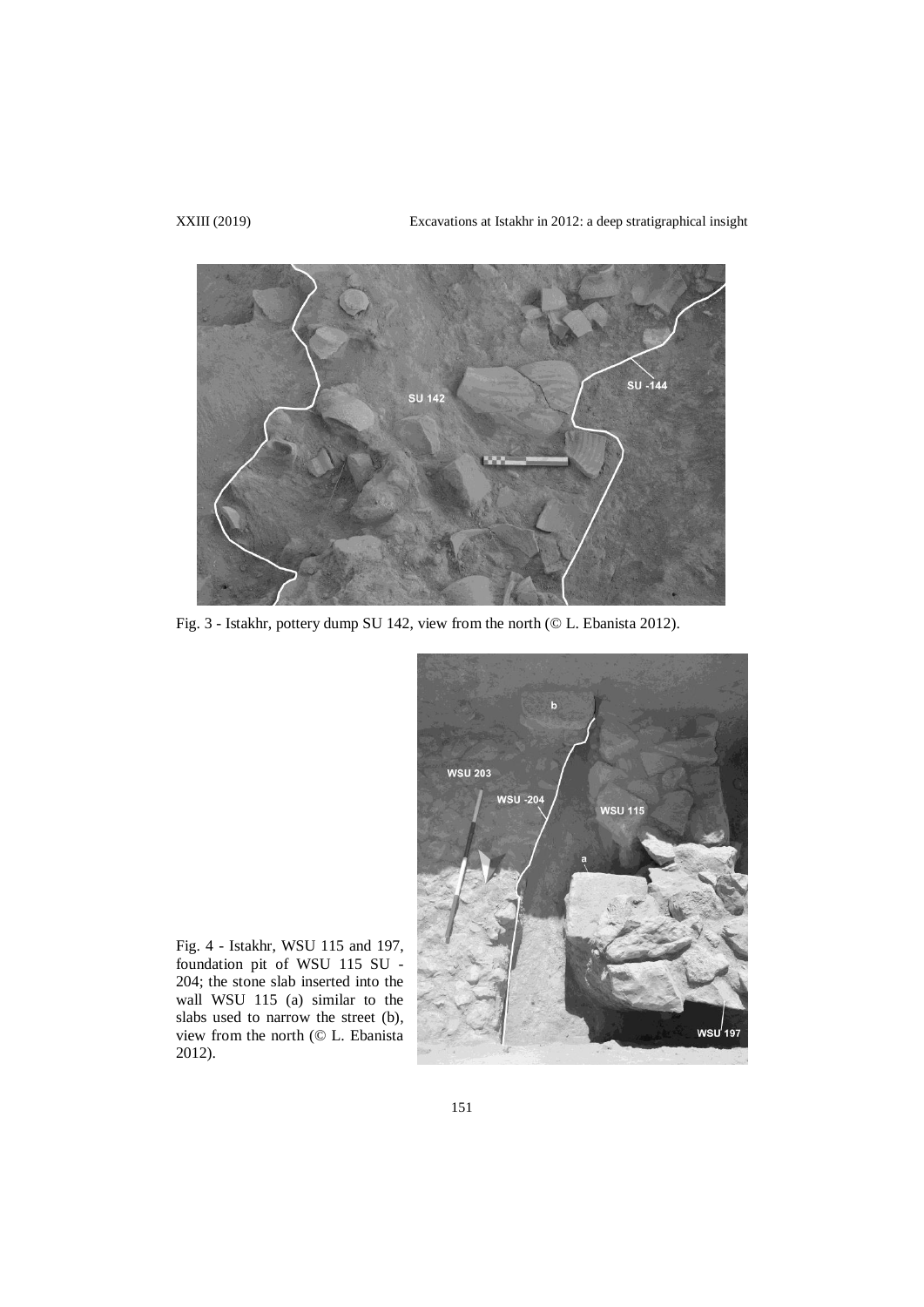

Fig. 5 - Istakhr, central area of the trench with the floor SU 176 and the *tannūr* SU 188, view from the south-west (© A. Blanco 2012).



Fig. 6 - Istakhr, the ground floor SU 176 with the *tannūr* SU 188 (photo A. Blanco 2012, rendering L. Ebanista 2017).